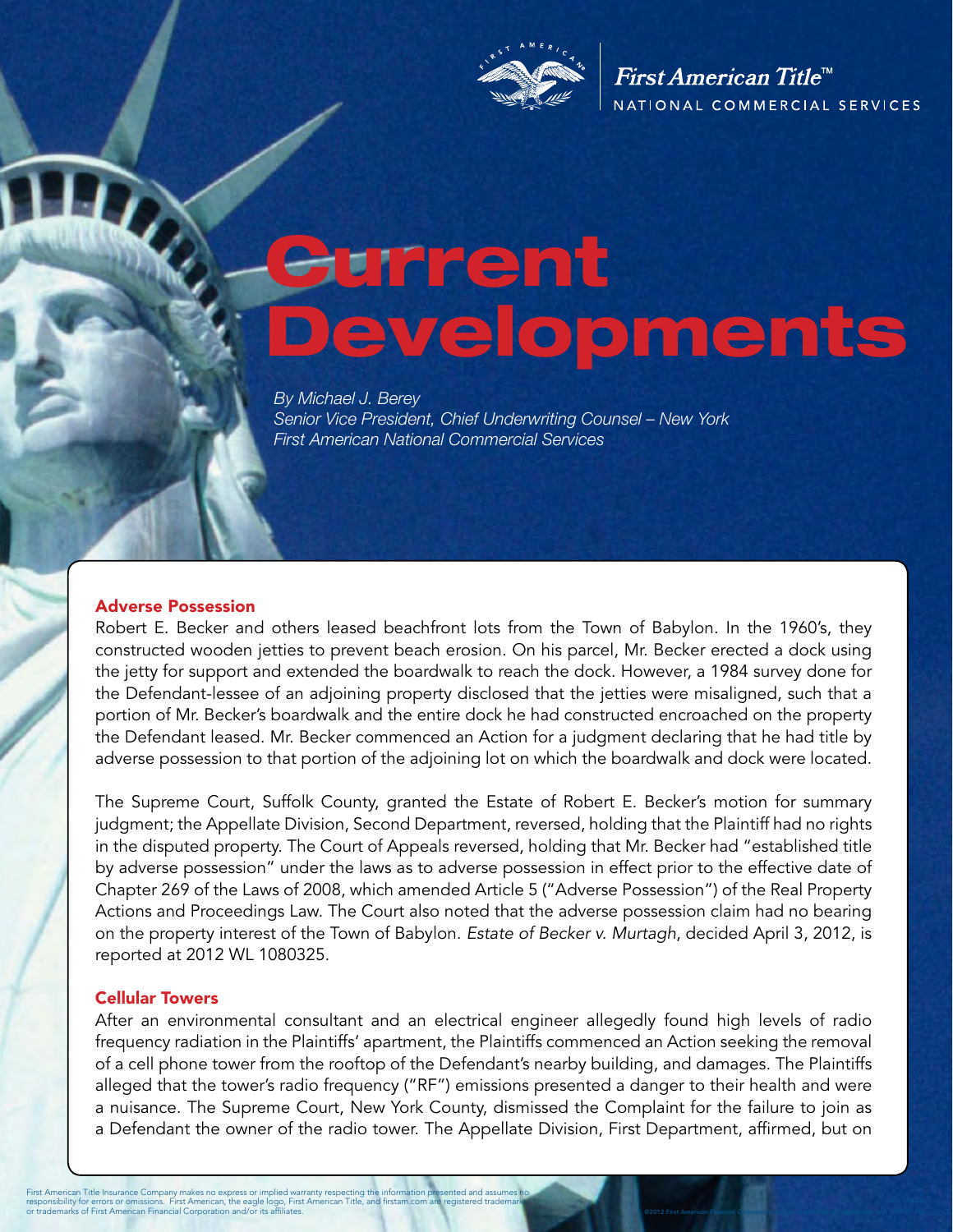**Zurbevelopments** 

the ground that the Plaintiffs' claims were preempted by the federal Telecommunications Act of 1996, which restricts the ability of states to regulate cellular towers. The levels of RF emissions in the Plaintiffs' apartment were within the Federal Communications Commission's Maximum Permissible Exposure limits for RF radiation, and they were therefore permissible under federal law. *Stanley v. Amalithone Realty, Inc*., decided March 13, 2012, is reported at 840 N.Y.S. 2d 65.

## Laches

Beulah Jones, who died in 1993, owned real property in Kings County. Under her Will, executed in 1961, the property was left to her sister, the Plaintiff, subject to a life estate benefitting Ms. Jones' husband. In 1999, her husband deeded the property to his niece and nephew, the Defendants, who executed a mortgage on the property in 2003. In 2004, the Plaintiff commenced an action to quiet title, alleging that she owned the property and that the mortgage should be discharged. The Plaintiff also brought a proceeding in Surrogate's Court in 2004 to probate a copy of the 1961 Will. The Will was only admitted to probate in 2008.

The Supreme Court, Kings County, held that the Plaintiff owned the property, subject to the rights of the holder of the aforesaid mortgage since the Plaintiff's claims as to the mortgage were barred by laches. The Appellate Division, Second Department, affirmed. According to the Appellate Division, "{t]he plaintiff's delay in asserting her interest in the property was inexcusable under these circumstances. Further, her delay in probating Beulah Jones's will and in asserting any interest in the property, despite the opportunity to do so, prejudiced the mortgagee, which did not know and could not have known at the time that it took the mortgage on the property that the plaintiff would challenge [the mortgagors'] ownership interest." *Wilds v. Heckstall*, decided March 6, 2012, is reported at 939 N.Y.S. 2d 543.

## Laches/Statute of Limitations

In 1955 and 1964 the Power Authority of the State of New York ("NYPA") appropriated five parcels of land for use in connection with a project to develop a section of the St. Lawrence River. In 2006 and 2007, having determined that it no longer needed a fee interest in those parcels, NYPA offered the Plaintiffs, the successorsin-interest to the former owners, an opportunity to re-purchase the parcels for their fair market value, subject to NYPA's retention of a flowage easement. The Plaintiffs commenced an Action in 2009 alleging that the original takings were excessive and therefore unconstitutional, asserting that the statute of limitations to bring the Action commenced when they first discovered the illegal taking, which was when they received notice that they could re-purchase the parcels.

The Supreme Court, St. Lawrence County, dismissed the Action as time-barred. The Appellate Division, Third Department, affirmed, holding that the statute of limitations for a challenge to the appropriation commenced to run when title vested in NYPA. Further, the Plaintiffs' action was subject to the defense of laches, given "the lapse of time between the appropriations and the commencement of the action." In addition, a challenge to the present fair market value of the parcels was not brought within four months from the date on which the offer was made, as required by CPLR Section 217(1) ("Proceeding against body or officer"). *Putney v. People,* decided April 5, 2012, is reported at 2012 WL 1123757.

## Mechanic's Liens

A mechanic's lienor engaged by a tenant brought an Action to foreclose a mechanic's lien against the fee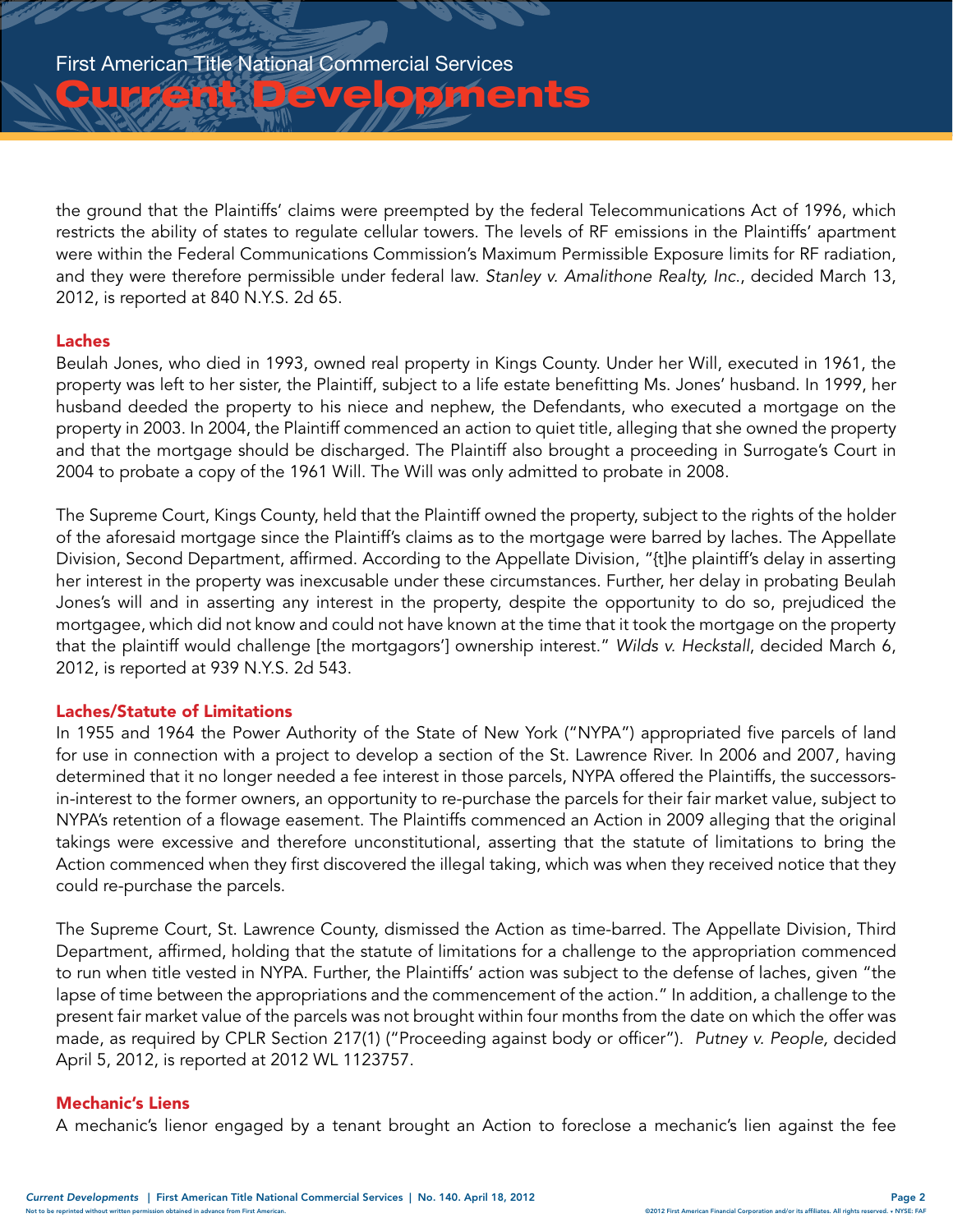**Christian Developments** 

estate. The Supreme Court, New York County, granted the Plaintiff's motion for summary judgment, and the Appellate Division, First Department, affirmed. The Appellate Division found that the work was done with the fee Owner's consent. In particular, the lease to the tenant specifically contemplated the improvements, and the fee Owner (a) approved hiring the Plaintiff and the construction plans; (b) obtained the work permits; (c) was actively involved in the project; (d) e-mailed the Plaintiff inquiring as to what the fee owner could do to start the construction process; and (e) received the benefits of the improvements since it re-entered the space. *Americon Construction Inc. v. Radu Physical Culture, LLC,* decided March 27, 2012, is reported at 2012 WL 996961.

# Mechanic's Liens

An "improvement", as to which a mechanic's lien may be filed, includes, is defined in Lien Law Section 2 to include "the performance of real estate brokerage services in obtaining a *lessee* for a term of more than three years of all or any part of real property to be used for other than residential purposes pursuant to a written contract of brokerage employment or compensation." Petitioner, the owner of real property against which a broker's mechanic's lien was filed, brought a proceeding under Lien Law Section 19 ("Discharge of lien for private improvement") for an Order vacating the lien. The Supreme Court, New York County, issued an Order discharging the mechanic's lien and directing the County Clerk to mark the docket accordingly.

The brokerage agreement under which the lien was filed was between the broker and a lessee for the purpose of negotiating a lease at the Petitioner's property. Petitioner was a party to the agreement only for the limited purpose of agreeing to deliver checks to the broker on receipt of the checks from the tenant. According to the Court, "[h]ad the Legislature intended the term 'improvement' to include services provided to a lessee in acquiring a lease as well as those provided to an owner/lessor, it would have used the word 'lease' rather than 'lessee.'" Matter of *1564 Second Realty LLC v. L.D. Banks & Assoc. Inc.,* decided March 6, 2012, is posted at [http://www.courts.state.ny.us/reporter/pdfs/2012/2012\\_30581.pdf](http://www.courts.state.ny.us/reporter/pdfs/2012/2012_30581.pdf)

# Mortgage Foreclosures/Deficiency Judgments

Under Real Property Actions and Proceedings Law Section 1371 ("Deficiency judgment"), if no motion for a deficiency judgment is made, the proceeds of the [foreclosure] sale shall be deemed to be in full satisfaction of the mortgage debt and no right to recover any deficiency in any action or proceeding shall exist."Although a foreclosing mortgagee's successful bid was for an amount less than the amount of the judgment of foreclosure it did not seek a deficiency judgment. The Appellate Division, First Department, reversing the Supreme Court, New York County, and granting the Defendants' motion to dismiss, held that due to the mortgagee's failure to move for a deficiency judgment it could not sue to recover fire insurance proceeds which the prior owners of the property had not applied to repair fire damage. "Plaintiff's failure to obtain a deficiency judgment…defeats any right of recovery [it] may have had as mortgagee." (Citation omitted). *Option One Mortgage Corp. v. J.P. Morgan Chase & Co*., decided March 13, 2012, is reported at 2012 WL 787506.

## Mortgage Foreclosures/MERS

*Current Developments* dated March 27, 2011 reported on the case of *In Re Agard*, a decision of the United States Bankruptcy Court for the Eastern District of New York reported at 444 B.R. 231 and 2011 WL 499959. In that matter, a mortgage servicer brought a motion to lift the automatic stay so that a mortgage on property owned by the Debtor, assigned by MERS as nominee for the original lender, could be foreclosed. Because a judgment of foreclosure had been entered by the Supreme Court, Nassau County, and, under the so-called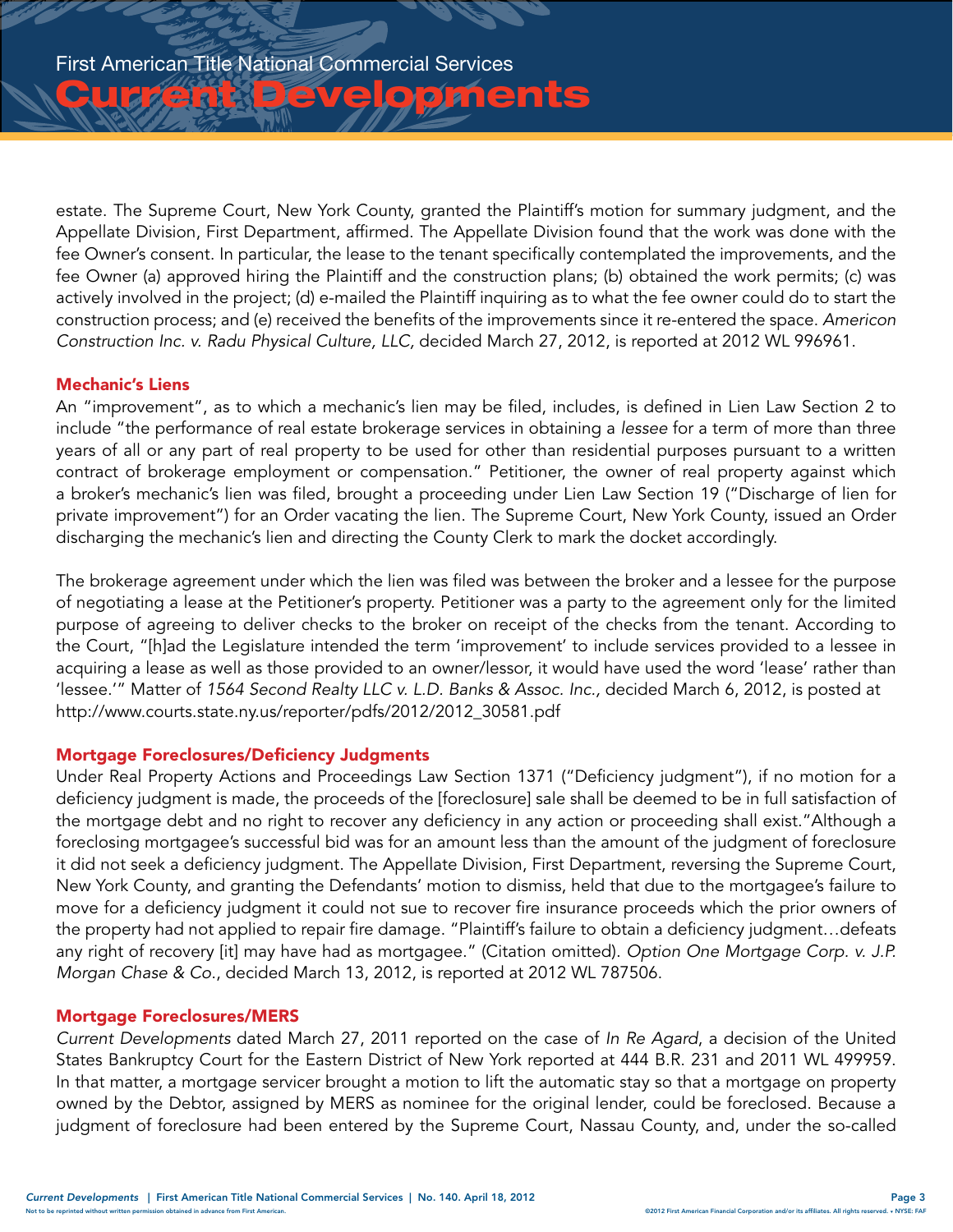Luis Bruelopments

Rooker-Feldman doctrine and res judicata, the Court could not look behind the foreclosure judgment to question the foreclosing mortgagee's standing, it lifted the stay. However, the Bankruptcy Court Judge also stated that "in all future cases which involve MERS, the moving party must show that it validly holds both the mortgage and the underlying note in order to prove standing"; naming MERS as "nominee" and/or "mortgagee of record" in the original mortgage did not, in itself, authorize MERS to assign the mortgage.

MERS appealed the Court's denial of its motion for reconsideration. The United States District Court for the Eastern District of New York granted MERS' appeal and vacated the portion of the Bankruptcy Court's Order addressing the "hypothetical question of whether [the mortgagee] would have had standing absent the Judgment of Foreclosure." The Bankruptcy Court ruling was held to be an "improper advisory opinion"; under Rooker-Feldman, whether or not MERS had the authority to assign the mortgage "had no effect on the parties or the bankruptcy." *Agard v. Select Portfolio Servicing, Inc.,* dated March 28, 2012, is reported at 2012 WL 1043690.

## Mortgage Foreclosures/MERS

Current Developments dated March 8, 2012 reported that New York State had commenced an Action in the Supreme Court, Kings County, against a number of lenders, Merscorp, Inc. and MERS, the Mortgage Electronic Registration Systems, Inc. The State alleges that the Defendants, by failing to record transfers of mortgages in the public records and in their handling of foreclosures, engaged in repeated fraudulent or illegal acts in violation of Executive Law Section 63 ("Department of Law; General Duties") and in deceptive acts and practices in violation of General Business Law Section 349 ("Deceptive acts and practices unlawful"). The Complaint asserts, among other things, that MERS often lacked standing to foreclose, representations that MERS held the promissory notes secured by the mortgages being foreclosed "were often false and deceptive," and the creation and use of MERS has "resulted in a myriad of fraudulent, deceptive and illegal acts and practices." The Complaint seeks declaratory and injunctive relief, monetary damages, and an Order "directing Defendants to take all actions necessary to cure any title defects and clear any improper liens resulting from the fraudulent and deceptive acts and practices alleged" in the Complaint.

It has since been reported on the Firedoglake and HousingWire websites that Bank of America, Citigroup, J.P. Morgan Chase, Wells Fargo and Ally Financial have settled certain of the claims in the lawsuit in exchange for their collectively paying \$25,000,000 to the State of New York.

See [http://news.firedoglake.com/2012/03/14/schneidermans-office-responds-on-mers-lawsuit-partial](http://news.firedoglake.com/2012/03/14/schneidermans-office-responds-on-mers-lawsuit-partial-settlement/)[settlement/](http://news.firedoglake.com/2012/03/14/schneidermans-office-responds-on-mers-lawsuit-partial-settlement/) and <http://www.housingwire.com/news/schneiderman-banks-agree-25-million-mers-deal>

## Mortgage Foreclosures/Standing

In an Action to foreclose a mortgage commenced on April 25, 2006, the Complaint asserted that the assignment of the mortgage to the foreclosing lender, dated April 11, 2006, had been recorded in the County Clerk's Office. However, the assignment had not been recorded. While the Defendant's motions to dismiss the Action for the Plaintiff's lack of standing and to vacate the default judgment were pending, a Corrective Assignment of Mortgage, reciting that the earlier assignment sent for recording was lost by the County Clerk's Office, was recorded. The Supreme Court, Rockland County, vacated the default judgment but denied the motion to dismiss. The Appellate Division, Second Department, reversed the Order of the lower court, granting the motion to dismiss for lack of standing.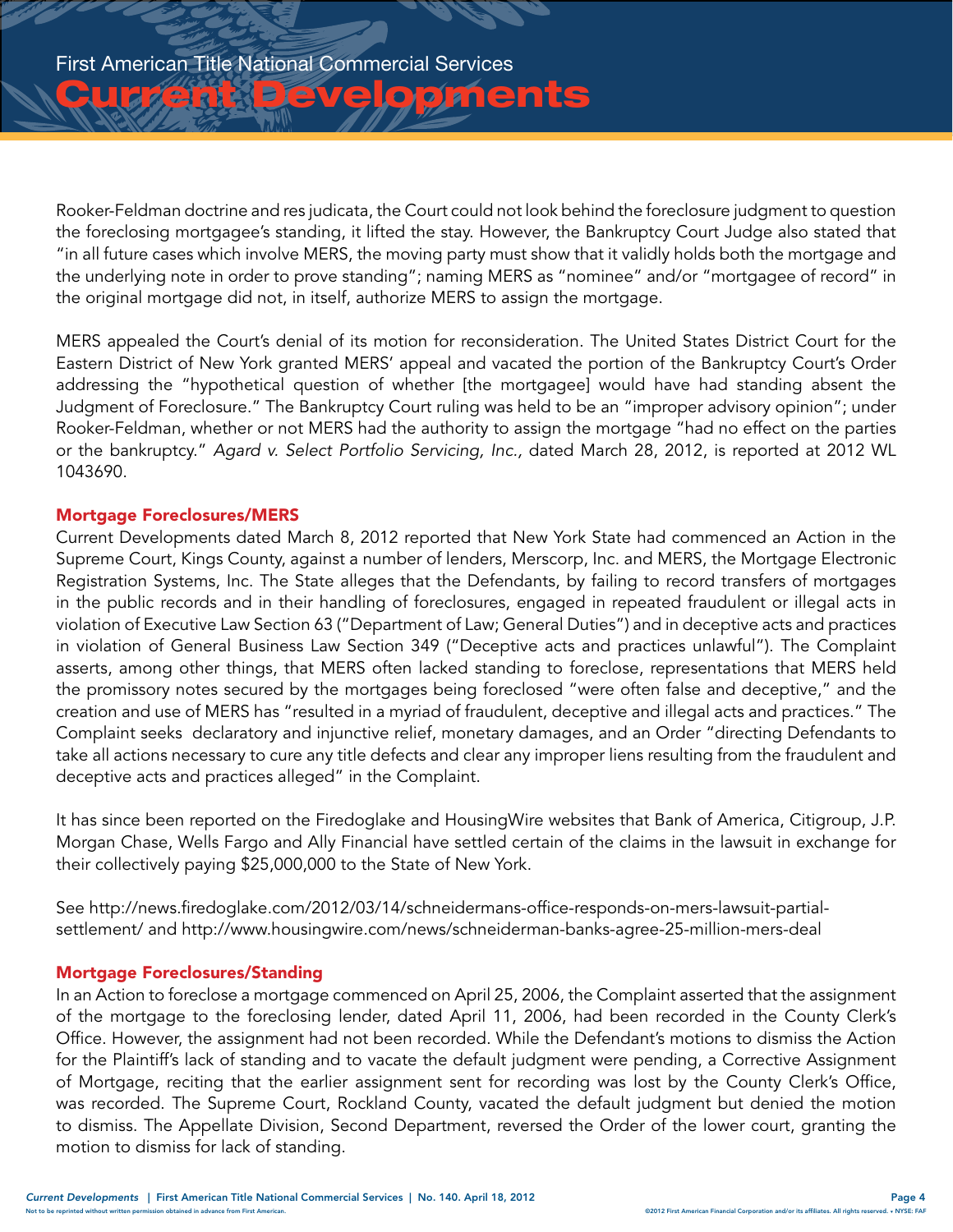**Chrise Evelopments** 

According to the Appellate Division, not only did the Complaint incorrectly assert that the April 11, 2006, assignment had been recorded, it also did not include an allegation that the note or mortgage was physically delivered to the Plaintiff before the Action was commenced. Absent such a statement in the Complaint, the corrective assignment would not be given retroactive effect. *U.S. Bank National Association v. Dellarmo,*  decided April 3, 2012, is reported at 2012 WL 1109173.

## Mortgage Foreclosures/Standing

The Defendants in an Action to foreclose mortgages moved for the Supreme Court, New York County, to reconsider its earlier Order granting summary judgment to the Plaintiff and to stay the proceeding. They asserted that because the Plaintiff had assigned the mortgages after the Action was commenced it no longer had standing. The Court granted the motion to renew, but adhered to its prior determination to grant summary judgment and granted the Plaintiff's cross-motion to substitute its assignee as the Plaintiff. According to the Court, if the "assignment of the mortgages is valid then [the] proposed plaintiff [the assignee] is permitted to continue this action in BOA's stead. But even if this court were to hold that the assignments were void, the movants would not be entitled to a reversal of summary judgment against them since BOA would continue to be the holder of the mortgages and the movants' argument as to BOA's standing would fail as a result." *Bank of America, N.A. v. Oliver, LLC,* decided February 7, 2012, is reported at [http://www.courts.state.ny.us/reporter/pdfs/2012/2012\\_30335.pdf](http://www.courts.state.ny.us/reporter/pdfs/2012/2012_30335.pdf).

## Mortgage Recording Tax

New York State's Department of Taxation and Finance issued an Advisory Opinion dated March 6, 2012, taking the position that a mortgage executed as collateral for a bail bond is subject to mortgage recording tax, notwithstanding that on the forfeiture of the related bail bond the proceeds of the bond are payable by the bail bond insurance company-mortgagee to the People of the State of New York. "The fact that proceeds of the mortgage may be transmitted to another party is not relevant to the determination of tax liability here." TSB-A-12(2)R is posted at [http://www.tax.ny.gov/pdf/advisory\\_opinions/mortgage/a12\\_2r.pdf.](http://www.tax.ny.gov/pdf/advisory_opinions/mortgage/a12_2r.pdf)

## New York City Real Property Transfer Tax/Penalties and Interest

New York City's Department of Finance has been imposing a penalty for the late filing of a Real Property Transfer Tax Return notwithstanding that the Transfer Tax was timely paid. Due to the efforts of the New York State Land Title Association, the Department has changed its position. The City Register has advised the Association as follows:

"The agency recently determined that the law as currently written, does not support that imposition of a late filing penalty if the tax shown on the return as due and owing was paid in full by the due date if the NYC Real Property return is filed late."

"The computer system was adjusted to eliminate billing of the late penalty when the tax due was paid in full and on time. The agency has canceled and adjusted our records for accounts that received a Notice of Penalty and Interest due for RPTT where Finance imposed a penalty for the late filing but the RPTT was paid timely. The agency will send notices to the accounts [when] a payment was made for the late filing penalty and the account now reflects a credit. The party/ parties who made the payment will need to apply for a refund and include the proof of payment."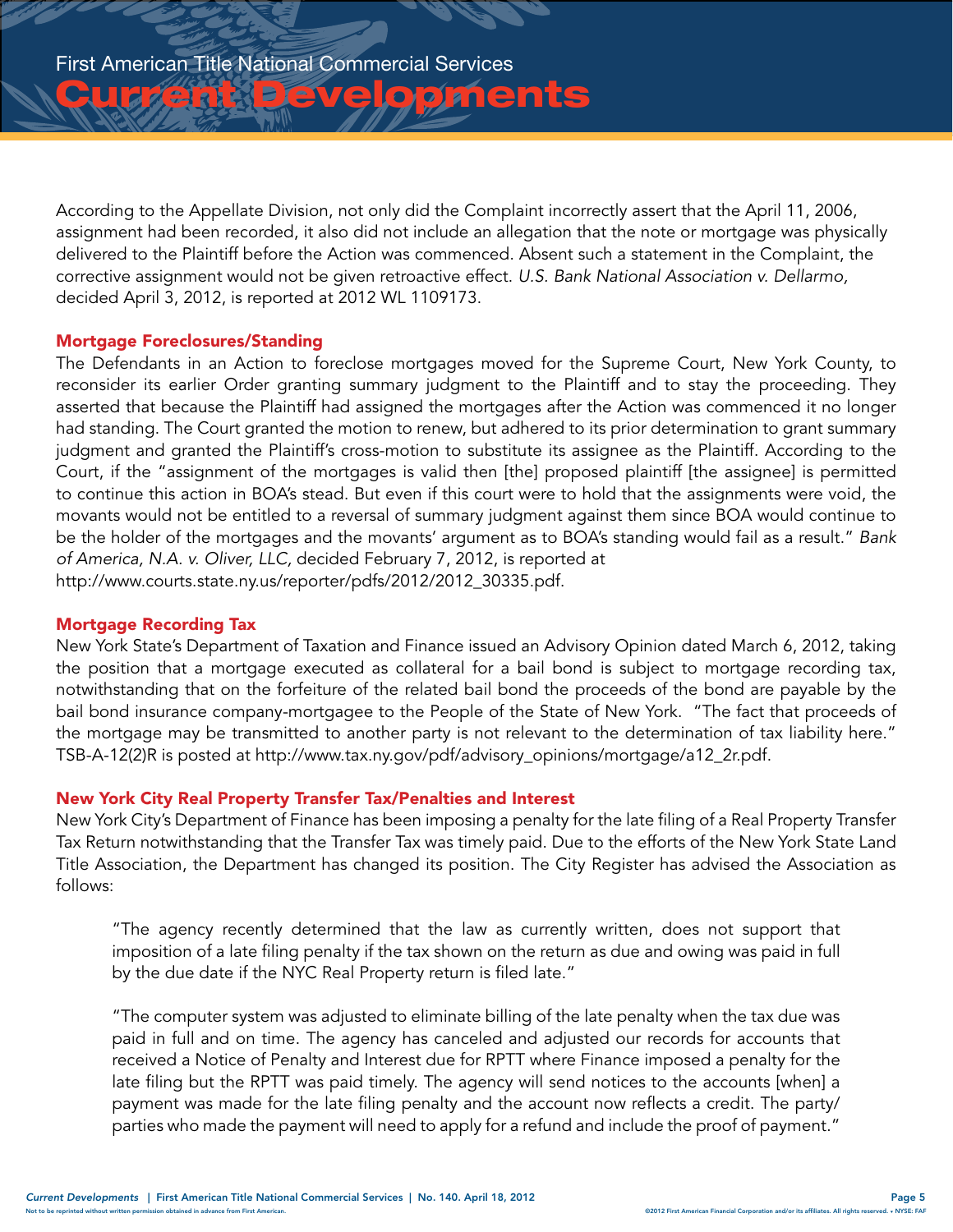## Private Transfer Fees

Current Developments dated September 27, 2011, reporting on the enactment in New York of legislation banning private transfer fee obligations imposed prior to September 23, 2011, also advised that the Federal Housing Finance Agency had issued a proposed rule that would prevent Fannie Mae, Freddie Mac and Federal Home Loan Banks from investing in mortgages on properties subject to such fees. On March 12, 2012, the Agency announced that it was issuing a final rule to restrict those regulated entities "from dealing in mortgages on properties encumbered by certain types of private transfer fee covenants and in certain related securities." The final rule was published in the Federal Register on March 16, 2012, at 77 FR 15566-01 (12 CFR Part 1228). The final rule is effective July 16, 2012. The rule allows the regulated entities "to trade in mortgages encumbered by otherwise disqualifying covenants if the covenants were created" before February 8, 2011, the date on which the rule was proposed.

**Pevelopments** 

#### Real Estate Tax Exemptions/"STAR" Exemption

Real Property Tax Law Section 425 ("School tax relief (STAR) exemption") affords a partial real estate tax exemption known as the STAR exemption to the owner of a one-to-three family residence, a farm dwelling, or a residential condominium or cooperative unit used as the owner's primary residence, if the owner meets certain maximum income requirements. An "enhanced STAR" may be available to such owners who are at least 65 years of age.

New York State's Department of Taxation and Finance has issued a "Summary of Tax Provisions in State Fiscal Year 2012-2013 Budget". According to the Summary, "Part B of Chapter 59 of the Laws of 2012 [the State Budget Bill signed into law on March 30, 2012] provides for the suspension, beginning in the 2013-2014 school year, of STAR benefits to homeowners who have past-due state tax obligations. Taxpayers who have outstanding tax liabilities will receive at least 45 days notice from the Department that their STAR exemption may be suspended if no action is taken to satisfy such liability." The provision for the suspension of STAR benefits expires at the end of the 2015-2016 school year.

Part B of Chapter 59 amends Real Property Tax Law Section 425 ("School tax relief (STAR) exemption") and adds Section 171-y ("Enforcement of delinquent state tax liabilities through the suspension of eligibility for STAR exemption") to the Tax Law. Under new paragraph (f) of Subdivision 3 of Tax Law Section 425:

"The property [afforded a STAR exemption] shall be ineligible for a basic or enhanced STAR exemption effective with the next school year commencing after the issuance of notice by the department of the suspension of its eligibility for the STAR exemption, even if the notice was issued after the application taxable status date. If a STAR exemption has been granted to such a property on a tentative or final assessment roll, the assessor or other person having custody of that roll is hereby authorized and directed [on receipt of notice from the Department of the suspension of eligibility for the STAR exemption] to immediately remove that STAR exemption from the roll."

The Summary is posted on the Department's website at [http://www.tax.ny.gov/pdf/stats/sumprovisions/summary\\_of\\_2012\\_13\\_tax\\_provisions.pdf.](http://www.tax.ny.gov/pdf/stats/sumprovisions/summary_of_2012_13_tax_provisions.pdf)